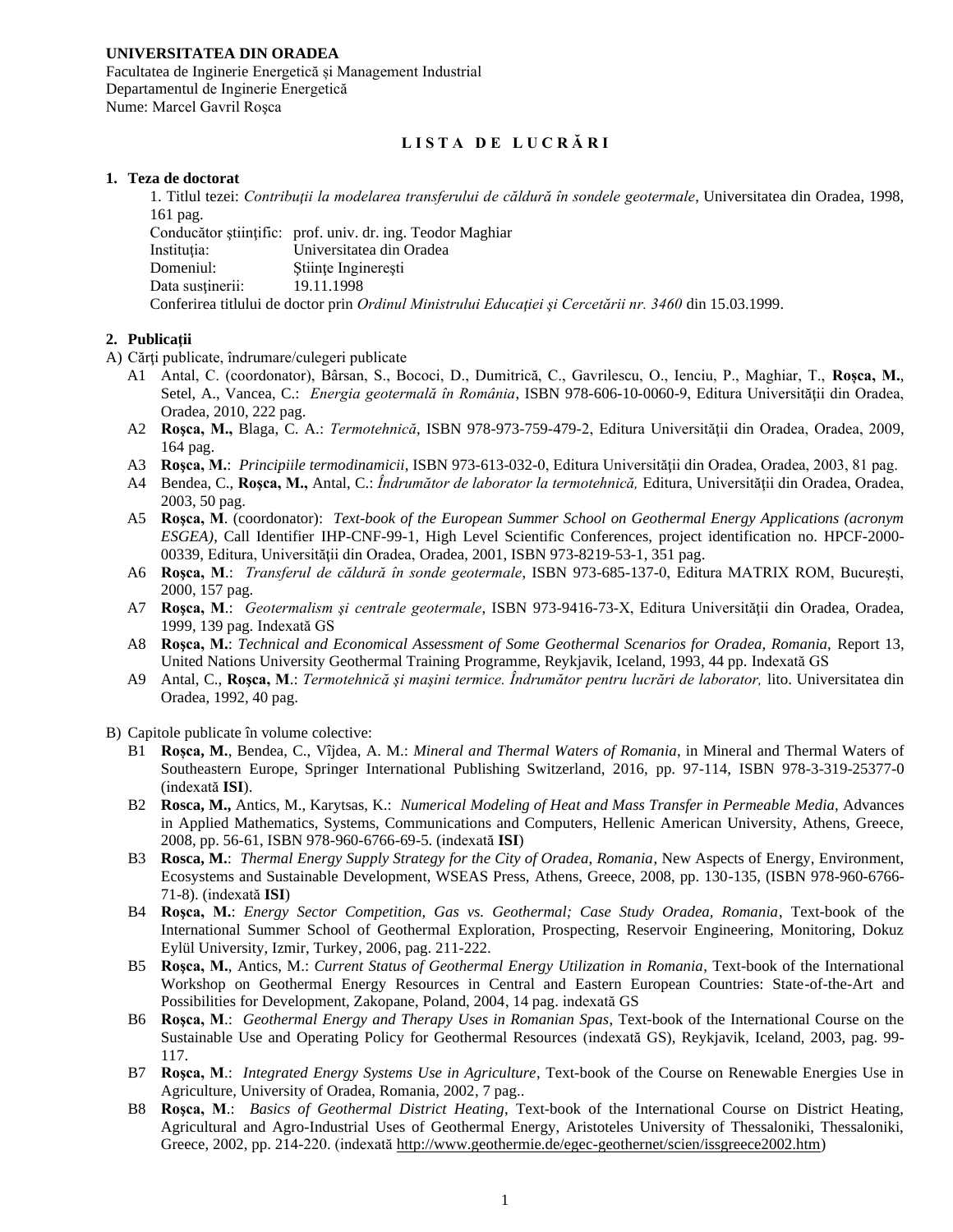- B9 **Roşca, M.**: *Possibilities and Experiences with Integrated Energy Systems in Agriculture*, Proceedings of the Workshop on Market Possibilities for Renewable Energy in Romania and Europe, Contract ALTENER no. 4.1030/Z/00-143/2000, University of Oradea, 2002, 8 pag.
- B10 **Roşca, M**.: *Integration of the Geothermal Resource into a Large District Heating System*, Text-book of the European Summer School on Geothermal Energy Applications (acronym ESGEA), Call IHP-CNF-99-1, High Level Scientific Conferences, project identification no. HPCF-2000-00339, Oradea, 2001, pag. 273-283, ISBN 973-8219-53-1. Ind. GS
- B11 Cohut, I.**, Roşca, M.**: *Present Situation and Further Needs for the Promotion of Geothermal Energy in Romania*, IGA & EGEC Questionnaire Book 2000, ISBN 9989786194 9789989786198, Skopje ISSDAGE, FYR of Macedonia, pp. 444-461.
- B12 **Roşca, M.,** Bendea, C.: *Geothermal District Heating in Romania*, Text-book of the International Course on Direct Utilization of Geothermal Energy, Oregon Institute of Technology, GEOHEAT Center, Klamath Falls, OR, USA, 1999, pp. 123-132.
- B13 **Roşca, M**.: *Engineering Economics of Heat Pump Applications in Geothermal Heating*, Text-book of the International Summer School on Direct Application of Geothermal Energy: *Geothermal energy: District Heating and Industrial Uses*, Oradea, 1994, pag. 227-242.
- C) Capitole teoretice redactate,
- D) Sisteme de laborator funcționale, prin care se aduc contribuții la asigurarea și perfecționarea activităților didactice / profesionale.
	- D1 Stand schimbătoare de căldură Hilton, 2007
	- D2 Stand turbine aer Hilton, 2007
	- D3 Stand turbina Pelton GUNT, 2007
	- D4 Stand turbine aer GUNT, 2008
	- D5 Stand turbina Francis GUNT, 2008
	- D6 Stand pompă de căldură geotermală (SCS), 2008
	- D7 Sistem climatizare pompă de căldură geotermală (G-M), 2010-2012
	- D8 Schimbătoare de căldură subterane (G-M), 2010
	- D9 Sistem monitorizare instalație climatizare (G-M), 2011-2014

### **3. Articole / studii publicate în reviste**

A) în reviste de specialitate de circulaţie internaţională recunoscute cotate ISI:

- A1
- A2 Badea, G.E., Antal, C.**, Rosca, M.,** Setel, A.: *Autocatalytic reduction of Cr (VI) on platinum electrode in acid solution*, Revue Roumaine de Chimie, 2012, 57(1), pg. 29-33, ISSN-0035-3930, (ISI, FI 0,393).
- <span id="page-1-1"></span>A3 Antics, M., **Roşca, M.**: *Geothermal Development in Romania*, Geothermics, Vol. 32/4-6, Pergamon Press, Oxford, U.K, 2003, ISSN: 0375-6505, pp 361-370. (revistă cotată **ISI,** FI 1,979)
- <span id="page-1-0"></span>B) indexate în baze de date internaţionale recunoscute (BDI):
	- B1 Bendea, C., Roșca, M., Bendea, G.: *Eficiența energiei pentru instalația cu pompă de caldură cu sursă subterană de la Universitatea din Oradea*, ENERGETICA, nr. 1/2014, vol. 62, pag. 1 – 7, ISSN: 1453-2360), cotată **CNCSIS B+.**
	- B2 Bendea, C., **Rosca, M.**, Bendea, G., Karytsas K.: *Solar Energy Used For Heating And Cooling Systems,* Nonconventional Technologies Review (ISSN 1454-3087), Volume XVII, no. 1/2013, pp.10 – 15. (Index GS), cotată **CNCSIS B+**
	- B3 Neamțu, O., **Rosca, M.,** Bendea, C., Codrean, M.: *Ground Source Heat Pump in Heating System with Electronics Monitoring*, Journal of Electrical and Electronics Engineering (ISSN 1844-6035), Volume 6, no. 2, Oct. 2013, pg. 21 – 24, Indexată **Scopus**
	- B4 Bendea, C., Bendea, G**., Rosca, M.**, Cucueteanu, D.: *Current Status of Geothermal Energy Production and Utilization in Romania***,** Journal of Sustainable Energy (ISSN 2067-5534), Volume 4, No. 4, 2013, (Index GS **CNCSIS B+**
	- B5 Rosca M., Coanda S.: *Geothermalism and Geothermal Power Plant*, Journal of Sustainable Energy, Vol. IV, No. 1, ISSN 2067-5534, 2013, pag. 1-16. (cotată **CNCSIS B+**), indexată GS
	- B6 **Rosca, M.,** Bendea, C.: *GSHP at the Department of Visual Arts Building, in the Campus III of the University of Oradea*, Journal of Sustainable Energy, Vol. III, No. 2, ISSN 2067-5534, 2012, pag. 1-16. (cotată **CNCSIS B+**), indexată GS
	- B7 Blaga, A.C., **Roșca, M**., Gligor, E., Panea, C.: *Integration of Renewable Sources of the Thermal Energy in Centralised District Heating Systems of Oradea Municipality*, Journal of Sustainable Energy, Vol. I, No. 3, ISSN 2067-5534, 2010, pag. 54-61. (cotată **CNCSIS B+**), indexată GS
	- B8 Panea, C., **Roșca, M.,** Blaga, A.C.: *Power Generation from Low Enthalpy Geothermal Resources*, Journal of Sustainable Energy, Vol. I, No. 2, ISSN 2067-5534, 2010, pag. 46-40. (cotată **CNCSIS B+**), indexată: Index Copernicus, Ulrich's Periodicals Directory, DOAJ - Directory of Open Access Journals, EBSCO Publishing.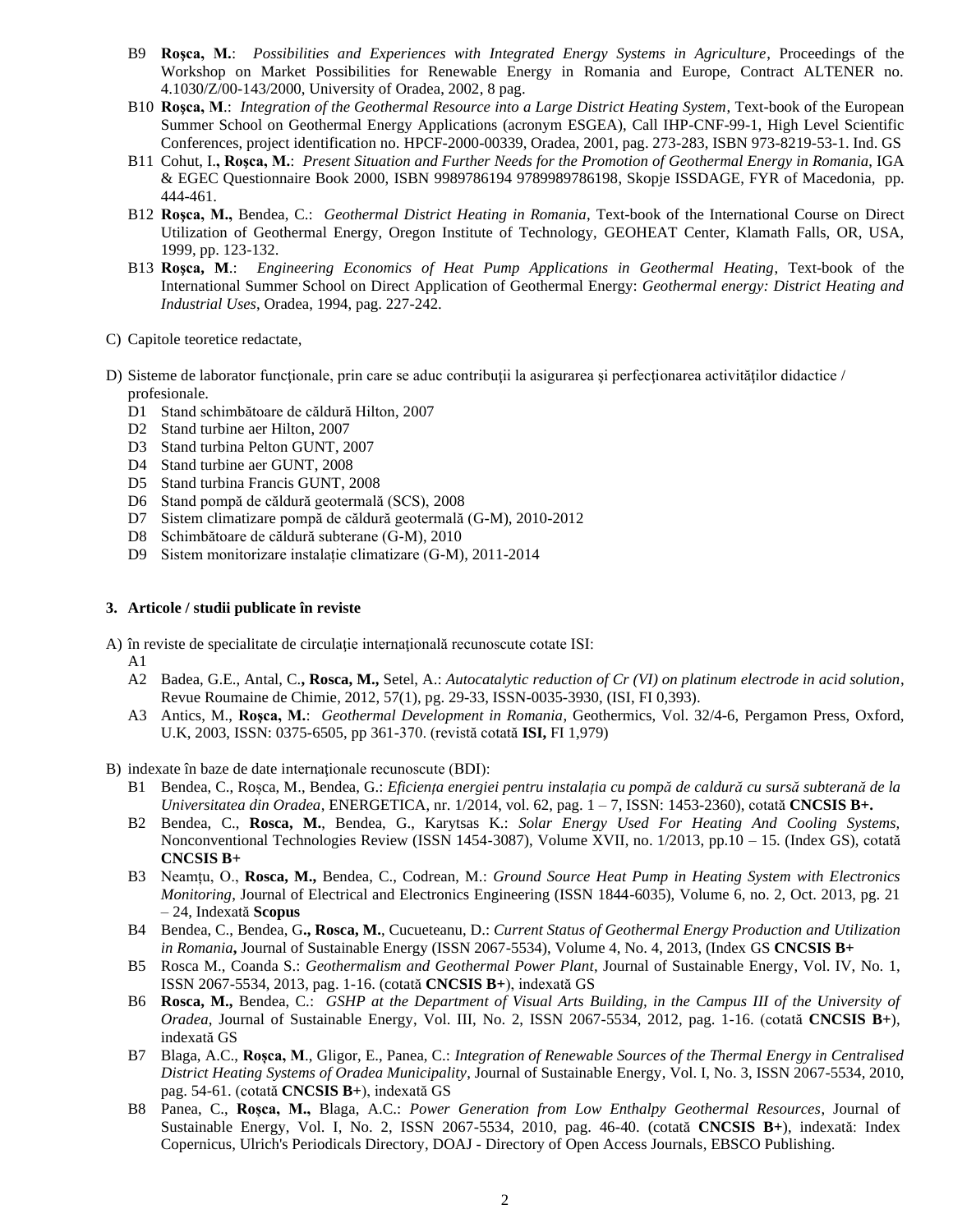- B9 Bendea, C., **Roşca, M.**: *Romania's First Ground Coupled Heat Pump Used Only for Research Purposes*, Annals of the Oradea University, Fascicle of Management and Technological Engineering, Volume VIII (XVIII), 2009, ISSN 1583 – 0691 (cotată **CNCSIS B+**), indexată de ULRICH'S Periodicals Directory, pag. 98.
- B10 **Rosca, M.**: *Thermal Energy Supply in Oradea, Romania: Strategy and Politics*, WSEAS Transactions on Environment and Development, ISSN: 1790-5079, vol. 6, WSEAS Press, Greece, 2008, (revistă indexată SCOPUS, <http://www.worldses.org/journals/> etc.).
- B11 **Rosca, M.,** Antics, M., Karytsas, K.: *Computer Simulation of Heat and Mass Transfer in Permeable Media*, WSEAS Transactions on Heat and Mass Transfer, ISSN: 1790-5044, Issue 2, Vol. 3, WSEAS Press, Greece, 2008, pp. 143- 152 (indexată GS).

C) în alte reviste de specialitate de circulaţie internaţională;

- C1 **Rosca, M.**: *Legal and regulatory framework for geothermal exploitation in Romania*, IGA News, No. 58, Gutenberg, Reykjavik, Iceland, 2004 (indexată [http://www.geothermal-energy.org/308,iga\\_newsletter.html\)](http://www.geothermal-energy.org/308,iga_newsletter.html).
- C2 **Roşca, M.**: *European Summer School on Geothermal Energy Applications*, IGA News, No. 45, Edizioni ETS Pisa, Italy, 2001, pp. 6-7(indexată http://www.geothermal-energy.org/308,jga\_newsletter.html).

D) în reviste din țară recunoscute C.N.C.S.I.S.;

- D1 Bendea, C., **Roşca, M.**, Karytsas, K.: *High Solar Fraction Heating and Cooling Systems*, Analele Universității din Oradea, Fascicula de Energetică, vol. 15, ISSN 1224-1261 (cotată **CNCSIS B**), 2009, pag. 169-175.
- D2 **Roşca, M.**, Karytsas, K., Mendrinos, D.: *Possibilities for Geothermal Power Generation in Romania*, Analele Universității din Oradea, Fascicula de Energetică, vol. 15, ISSN 1224-1261 (cotată **CNCSIS B**), 2009, pag. 301-307.
- D3 **Roşca, M.**: *Technology Status of Direct Geothermal Utilisation*, Analele Universităţii din Oradea, Fascicula de Energetică, vol. 14, ISSN 1224-1261 (cotată **CNCSIS B**), 2008, pe CD.

E) în alte reviste de specialitate de circulaţie naţională cu (ISBN, ISSN)

- E1 **Roşca, M.**: *FOREN 2010 – RTF 2 Energia regenerabilă, componentă de bază a dezvoltării durabile, Sinteza evenimentului*, Mesagerul energetic, anul X, nr. 107, ISSN 2066 - 4974, Comitetul Naţional Român al Consiliului Mondial al Energiei (CNR CME), pag. 33-34, 2010 [\(http://www.cnr-cme.ro/mesagerul/ME\\_107\\_SEPT\\_2010.pdf](http://www.cnr-cme.ro/mesagerul/ME_107_SEPT_2010.pdf) ).
- E2 **Roşca, M.**: *Resursele geotermale ale României şi posibilităţi de utilizare*, Mesagerul energetic, anul VIII, nr. 96, ISSN 2066 - 4974, Comitetul Naţional Român al Consiliului Mondial al Energiei (CNR CME), pag. 11-12, 2009.
- E3 Maghiar, T., Antal, C., **Roşca, M**.: *Valorificarea apei geotermale la Universitatea din Oradea*, în: Producţia, transportul şi distribuţia energiei electrice şi termice, 1999.
- E4 Ungur, P., Mihăilă, I., Ghincu, R., Wesselenyi, T., **Roşca, M.**, Czumbel, L.: *Posibilitatea utilizării semnalelor acustice ca mărime de intrare a unui sistem adaptiv cu aplicaţii la aşchierea metalelor,* în: Construcţia de maşini, vol. 10-11, 1993/1994.
- F) citări ISI/BDI/Alte reviste
	- F1. Ruggero Bertani: *[Geothermal power generation in the world 2005–2010 update report](http://www.sciencedirect.com/science/article/pii/S0375650511000526)*, Geothermics, Volume 41, January 2012, Pages 1-29, ISSN: 0375-6505 (cotată ISI, FI 1,979) (1 citare: [4.A16\)](#page-4-0)
	- F2. John W. Lund, Derek H. Freeston, Tonya L. Boyd*: [Direct utilization of geothermal energy 2010 worldwide review](http://www.sciencedirect.com/science/article/pii/S0375650511000344)*, Geothermics, Volume 40, Issue 3, September 2011, Pages 159-180; ISSN: 0375-6505 (cotată ISI, FI 1,979) (1 citare: 4[.A16\)](#page-4-0)
	- F3. Basel I. Ismail: *Chapter 18. Power Generation Using Nonconventional Renewable Geothermal & Alternative Clean Energy Technologies*, in Planet Earth 2011 - Global Warming Challenges and Opportunities for Policy and Practice, InTech, October, 2011, ISBN 978-953-307-733-8, 646 pages (2 citări: [4.A13,](#page-4-1) 3[.B8\)](#page-1-0).
	- F4. Valentin Nemes: *The role of the renewable resources in local development: The case of geothermal water energy exploitation in Oradea, Romania*, GEOGRAFIA Online, Malaysian Journal of Society and Space, **7** issue **2** (11 - 17), 2011, ISSN / E-ISSN 2180-2491(indexată Ulrich, Australian Research Council, etc.) (2 citări: 4[.A8,](#page-0-0) 4[.A28\)](#page-5-0)
	- F5. Yussuf Noor, Cleophas Simiyu, Joseph Gichira, Raymond Mwakirani & Deflorah Kangogo: *Resistivity Structure of the Mwananyamala Geothermal Prospect, Kenya*, PROCEEDINGS, Kenya Geothermal Conference 2011 Kenyatta International Conference Centre, Nairobi, November 21-22, 2011 (1 citare[: A13\)](#page-4-1).
	- F6. Rowland, H. A. L., Omoregie, E. O., Millo, R., Jimenez, C., Mertens, J., Baciu, C., Hug, S. J., Berg M.: *Geochemistry and arsenic behaviour in groundwater resources of the Pannonian Basin (Hungary and Romania)*, Applied Geochemistry 26/1 (2011) 1–17, ISSN: 0883-2927 (cotată ISI, FI 2,304) (1 citare: 3[.A3\)](#page-1-1).
	- F7. Dominik Saner, Ronnie Juraske, Markus Kübert, Philipp Blum, Stefanie Hellweg, Peter Bayer: *[Is it only CO](http://www.sciencedirect.com/science/article/pii/S1364032110001061)<sup>2</sup> that [matters? A life cycle perspective on shallow geothermal systems,](http://www.sciencedirect.com/science/article/pii/S1364032110001061)* Renewable and Sustainable Energy Reviews, Volume 14, Issue 7, September 2010, Pages 1798-1813, ISSN: 1364-0321 (cotată ISI, FI 6,577) (1 citare: 4[.A12\)](#page-4-2).
	- F8. Sas, I., Antal, C., Covaciu-Marcov, S. D.: *Tropics Patch in the Holarctic: A New Case of Wintertime Breeding of a Pelophylax Ridibundus Population in North-Western Romania*, North-Western Journal of Zoology, Vol. 6, No. 1, 2010, pp.128-133 (cotată ISI, FI 0,713) (1 citare: 4[.A17\)](#page-4-3).
	- F9. Holm, A., Blodgett, L., Jennejohn, D., Gawell, K.: *Geothermal Energy: International Market Update*, Geothermal Energy Association Report, S.U.A., 2010 (1 citare: [4.A16\)](#page-4-0).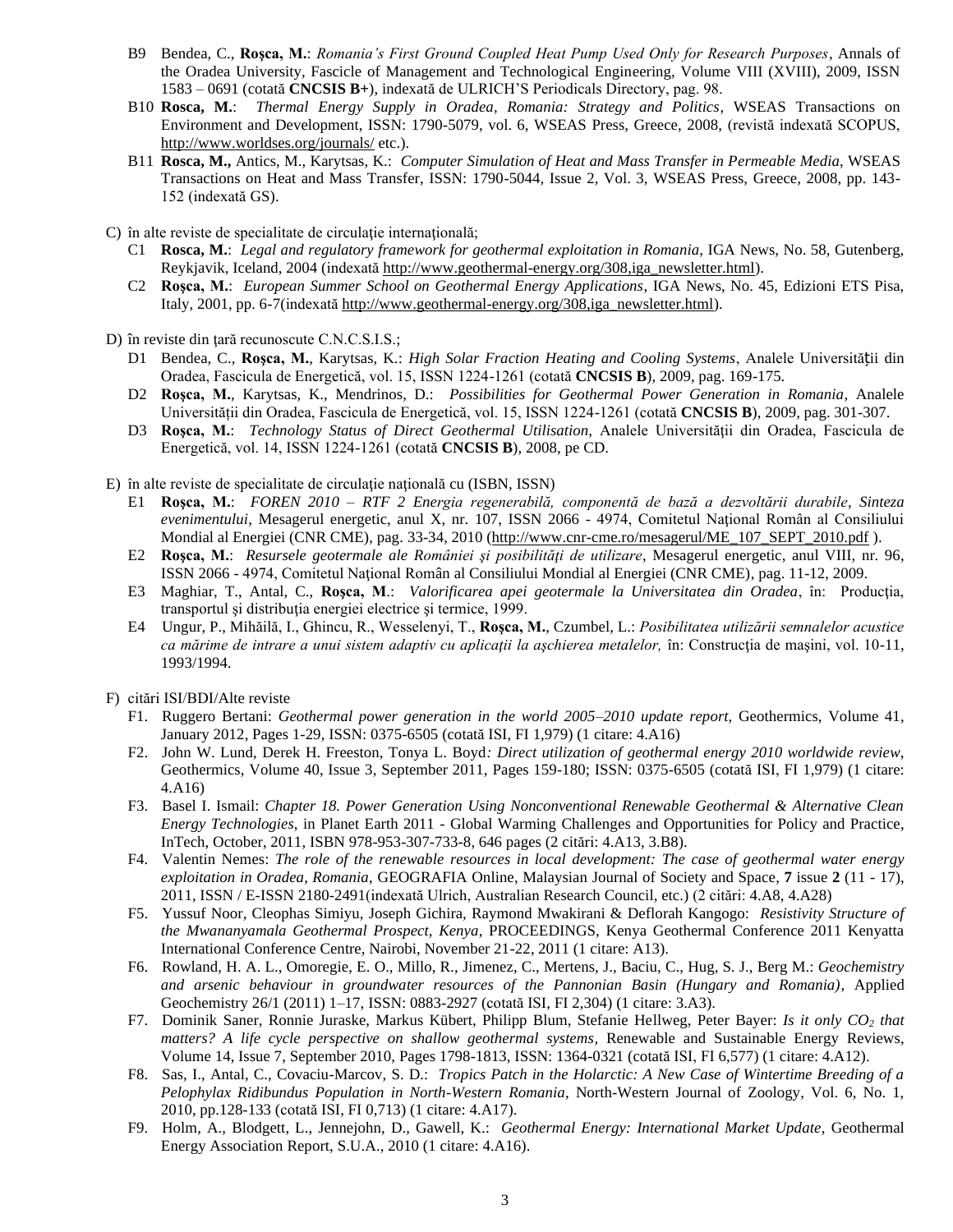- F10. Covaciu-Marcov, S. D., Sas, I., Antal, C.,, Cicort-Lucaciu, A. Șt., Buncan, M.: *We cannot hibernate again: new amphibian populations active during winter in the thermal habitats from Western Romania*, Biharean Biologist, Vol. 4, No.2, pp. 153-159, 2010 (CNCSIS B+) (1 citare: 4[.A17\)](#page-4-3).
- F11. Roba Carmen-Andreea: *The Geothermal Phenomenon from the Western Part of Romania. The Environmental Impact Caused by the Exploitation of the Geothermal Waters from Oradea and Săcuieni Perimeters*, Ph.D. Thesis, Babeş-Bolyai University, Cluj-Napoca, 2010 (1 citare: 4[.A28\)](#page-5-0).
- F12. Stanasel, O., Kristmannsdottir, H., Gavris, G., Stanasel, I.: *Interpretation of Exploration Geochemical Data by Modelling Study and Physico - Chemical Investigations*, Revista de chimie, vol. 61, nr. 8, pag. 778-783, august 2010. ISSN 0034-7752 (cotată ISI) (1 citare: 2[.A8\)](#page-0-0)
- F13. Bojadgieva, K.: *Status and Outlook of Geothermal Development on the Balkan Peninsula*, The 30<sup>th</sup> Anniversary Workshop of the UNU Geothermal Training Programme, United Nations University, Reykjavík, Iceland, 2008 (1 citare: 4[.A28\)](#page-5-0).
- F14. Veler, A.: *Nymphaea Lotus up North, Naturally*, WGI Online, Volume 3, No. 4 (indexată <http://www.watergardenersinternational.org/journal/3-4/ana/page1.html> ), 2009. (2 citări: 4[.A32,](#page-5-1) 4[.A34\)](#page-5-2)
- F15. Onica-Chipea, Fl.: *Contribuții privind valorificarea energiei solare și a energiei geotermale. Studiu de caz*, Teză de doctorat, Universitatea din Oradea, 2008 (1 citare: [2.A7\)](#page-0-1).
- F16. Popovska-Vasilevska, S.: *Cercetări privind eficienţa energetică şi disponibilitatea sistemelor de climatizare din sere*, Teză de doctorat, Universitatea din Oradea, 2007. (2 citări: [2.A8,](#page-0-0) [4.A28\)](#page-5-0)
- F17. Kovacevic, A.: *The Potential Contribution of Natural Gas to Sustainable Development in South Eastern Europe, Oxford Institute for Energy Studies*, NG 17, March 2007 ISBN1-901795-60-8, 978-1-901795-60-8. (1 citare: [4.A34\)](#page-5-2)
- F18. [Kelessidis, V.C.,](http://www.scopus.com/scopus/search/submit/author.url?author=Kelessidis%2c+V.C.&authorId=12790595000&origin=recordpage) [Karydakis, G.I.,](http://www.scopus.com/scopus/search/submit/author.url?author=Karydakis%2c+G.I.&authorId=16309627800&origin=recordpage) [Andritsos, N.:](http://www.scopus.com/scopus/search/submit/author.url?author=Andritsos%2c+N.&authorId=16308767200&origin=recordpage) Method for selecting casing diameters in wells producing lowenthalpy geothermal waters containing dissolved carbon dioxide, Geothermics, Volume 36, Issue 3, June 2007, Pages 243-264 (revistă cotată **ISI**). (1 citare: 3[.A3\)](#page-1-1)
- F19. Chen, S.: *Fusion of Terra-MODIS and Landsat TM data for geothermal sites investigation in Jiangsu Province, China*, Proceedings of SPIE - The International Society for Optical Engineering, Volume 6027 II, 2006, Article number 60273L. (1 citare: )
- F20. EGEC EUROPEAN GEOTHERMAL ENERGY COUNCIL**:** *Key Issue 3: Regulations for Geothermal Energy*, K4RES-H Report, 2007. (1 citare)
- F21. Karydakis, G.I., Kelessidis, V.C.: *Geothermal drilling activity in Greece from 1975 to 2005*, 2<sup>nd</sup> International Conference on: "Advances in Mineral Resources Management and Geotechnics", Hania 2006, Greece. (1 citare)
- F22. Lund, J.W., Freeston, D.H., Boyd, T.L.: *Direct application of geothermal energy: 2005 Worldwide review,* Geothermics, Volume 34, Issue 6, December 2005, Pages 691-727 (revistă cotată **ISI**). (1 citare: 4[.A28\)](#page-5-0)
- F23. Lund, J.: *District Heating Systems in Oradea, Romania*, Geo-Heat Center Bulletin Vol 18, No. 3, Geo-Heat Center, Oregon Institute of Technology. (1 citare:)
- F24. Lund, J.W., Freeston, D.H., Boyd, T.L.: *World-Wide Direct Uses of Geothermal Energy 2005*, Proceedings World Geothermal Congress 2005, Antalya, Turkey, 24-29 April 2005. (1 citare)
- F25. Farcas, D. M.: *Therapeutic Effects of the Geothermal Water in the Felix Spa, Romania*, Proceedings World Geothermal Congress 2005, Antalya, Turkey, 24-29 April 2005. (2 citări: 2[.A8,](#page-0-0) 4[.A32\)](#page-5-1)
- F26. Morten Kvistgaard, Henrik Egelyng, Carsten Schwensen: Geothermal Energy Systems Assessment, *–* A Strategic Assessment of Technical, Environmental, Institutional and Economic Potentials in Central and Eastern European Countries, Volume 2: Country Profiles and Case Studies*,* Ministry of the Environment, Danish Environmental Protection Agency, ISBN 87-7972-012-9. (1 citare: 4[.A34\)](#page-5-2)
- F27. Golub, M., Kurevija, T., Košćak-Kolin, S.: *Thermodynamic Cycle Optimization in the Geothermal Energy Production*, Rudarsko-geološko-naftni zbornik, Vol. 16, str. 81-84, Zagreb, 2004. (1 citare)
- F28. Rybach, L.: *Regulatory framework for geothermal in Europe – with special reference to Germany, France, Hungary, Romania, and Switzerland*, Text-book of the Int. Course on the Sustainable Use and Operating Policy for Geothermal Resources (indexată [http://www.unugtp.is/Apps/WebObjects/Orkustofnun.woa/swdocument/530/04Part2Rybach.pdf\)](http://www.unugtp.is/Apps/WebObjects/Orkustofnun.woa/swdocument/530/04Part2Rybach.pdf) Reykjavik, Iceland, 2003. (1 citare)
- F29. Tole, M. P.: *The Potential of Geothermal Systems in Kenya for Balneological Use*, Environmental Geochemistry and Health **24:** 103–110, 2002, Kluwer Academic Publisher, ISSN: 0269-4042 (revistă cotată **ISI**). (1 citare: [2.A8\)](#page-0-0)
- F30. Battocletti, L.: *Geothermal Resources in Eastern Europe, Report No. INEEL/EXT-2001-677*, Prepared for Idaho National Engineering, & Environmental Laboratory (INEEL) And the U.S. Department of Energy, Assistant Secretary for Energy Efficiency & Renewable Energy, Office of Wind & Geothermal Technologies Under DOE Idaho Operations Office, Contract DE-AC07-99ID13727, 2001. (7 citări)
- F31. Cohut, I., Bendea, C.: *Romania Update Report for 1995-1999*, Proceedings World Geothermal Congress 2000, Kyushu - Tohoku, Japan, May 28 - June 10, 2000. (1 citare: )
- F32. Cohut, I., Antics, M.: *Geothermal energy country update for Romania*, Proceedings of the European Geothermal Conference Basel '99, Volume 2, September 28-30, 1999 - Basel, Switzerland. (1 citare: [4.B5\)](#page-5-3)

#### **4. Articole / studii publicate în volume**

A) manifestări ştiinţifice: (se precizeaza daca este cazul - cotate ISI sau indexate în baze de date internaţionale - BDI).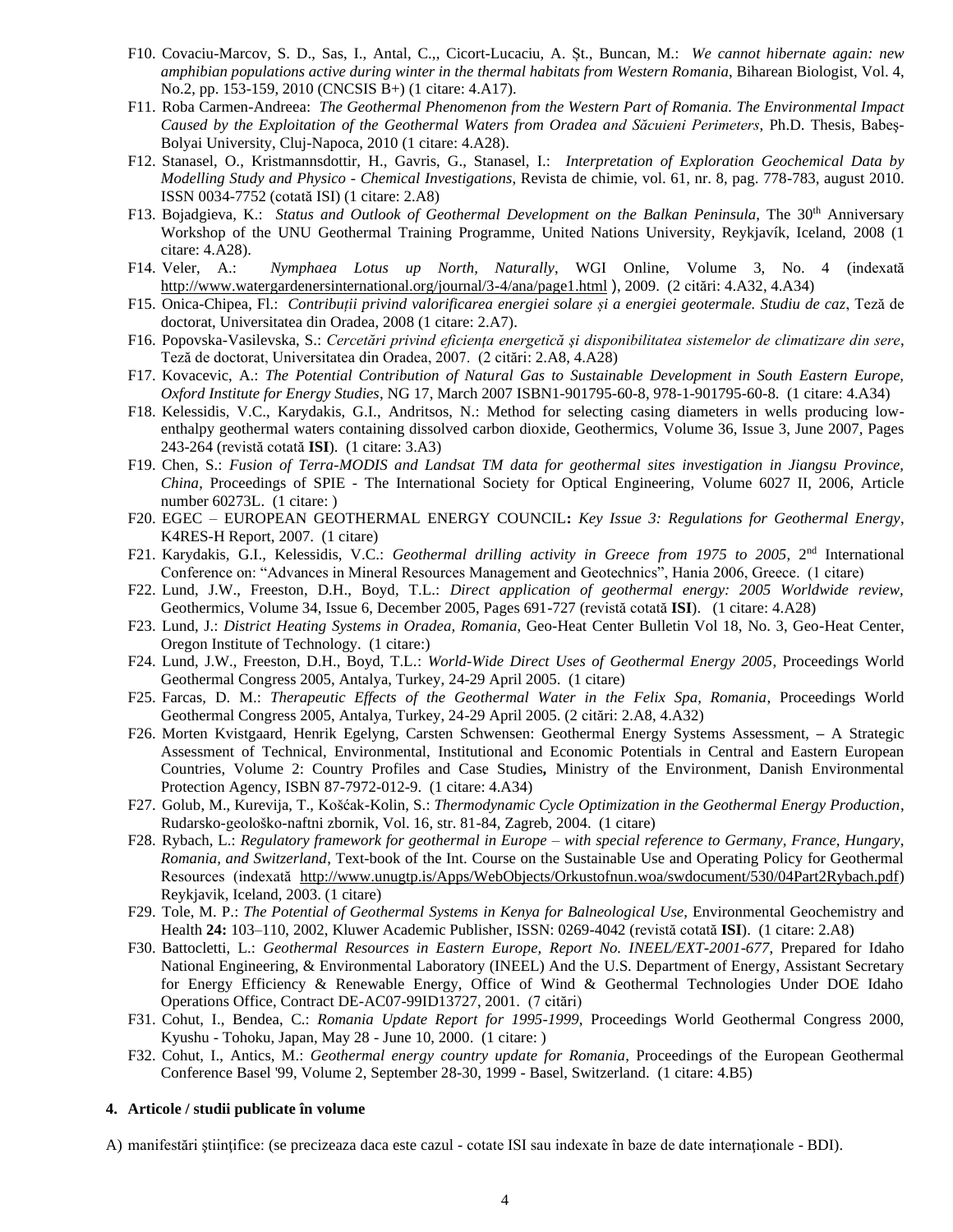- A1 Gavriliuc, R., **Roșca, M.**, Bendea, C., Antal, C., Cucuețeanu, D.: *Geothermal Energy in Romania - Country Update 2015-2019*, Proceedings World Geothermal Congress 2020, Reykjavik, Iceland, 2020 (Indexată GS)
- A2 Gavriliuc, R., **Roșca, M.**, Cucuețeanu, D.: *Geothermal Energy Use, Country Update for Romania*, European Geothermal Congress 2019, Den Haag, The Netherlands, 2019, 7 pp.. (Indexată GS)
- A3 **Roșca, M.**, Gavriliuc, R., Cucuețeanu, D.: *Geothermal Energy Use, Country Update for Romania*, European Geothermal Congress 2016, Strasbourg, France, 19-24 Sept 2016, 10 pp. (Indexată GS)
- A4 Bendea, C**., Rosca, M**, Iacobescu, A., Bendea, G.: *Cascaded Uses of Geothermal Water in Iosia District, Oradea, Romania*, Proceedings of the World Geothermal Congress 2015, Melbourne, Australia, 2015. Indexată GS.
- A5 Bendea, C., Antal, C., **Rosca, M.**: *Geothermal Energy in Romania: Country Update 2010-2014*, Proceedings of the World Geothermal Congress 2015, Melbourne, Australia, 2015. Indexată GS.
- A6 Neamţu, O., **Roşca, M.**, Bendea, C.: *Monitoring and Data Acquisition System for a Geothermal Heat Pump*, ISFEE 2014, București. Indexată ISI.
- A7 Panea, C., **Roșca, M.**, Moldovan, V., Bendea, G., Ciobanca, A.: *Analysis of plate heat exchangers situated in the geothermal district heating system – Iosia, Oradea*, WSEAS-Advances in Environment Technologies, Agriculture, Food & Animal Science, Proceedings of the  $2<sup>nd</sup>$  International Conference on Energy and Environment Technologies and Equipment (EEETE '13), Brașov, România, Iunie 1-3, 2013, ISSN: 2227-4359; ISBN 978-1-61804-188-3, pp. 47 - 55.
- A8 Roșca, M., Bendea, C., Cucuețeanu, D.: *Geothermal Energy Use, Country Update for Romania***,** Proceedings of the European Geothermal Congress 2013, Pisa, Italy, 3-7 June 2013, CD ISBN 978-2-8052-0226-1. (indexată GS).
- A9 Bendea, C., **Roșca, M.**, Bendea, G.: *Temperature Simulation for the Ground Coupled Heat Pump System at University of Oradea*, Proceedings of the 16<sup>th</sup> International Conference "Building Services, Mechanical and Building Industry Days", Debrecen, Hungary, 2010, vol. GEOREN, pp. 53-62.
- A10 **Roșca, M.**, Karytsas, K., Mendrinos, D.: *Possibilities of Low Enthalpy Geothermal Power Generation in Romania*, FOREN 2010, Neptun, 2010.
- A11 Mendrinos, D., Karytsas, K., **Roșca, M.**: *The European Project GROUND-MED "Advanced ground source heat pump systems for heating and cooling in Mediterranean climate"*, FOREN 2010, Neptun, 2010.
- <span id="page-4-2"></span>A12 Blaga, A.C., **Roșca, M.**, Karytsas, K.: *Heat from Very Low Enthalpy Geothermal Source versus Solid Fuels in the Felix-Sanmartin Area, Romania*, Proceedings of the World Geothermal Congress 2010, Bali, Indonezia, 2010 (indexată GS).
- <span id="page-4-1"></span>A13 **Roșca, M.**, Karytsas, K., Mendrinos, D.: *Low Enthalpy Geothermal Power Generation in Romania*, Proceedings of the World Geothermal Congress 2010, Bali, Indonezia, 2010 (indexată GS).
- A14 Mendrinos, D., Karytsas, K., **Roșca, M.**: *The European Project GROUND-MED "Advanced Ground Source Heat Pump Systems for Heating and Cooling in Mediterranean Climate"*, Proceedings of the World Geothermal Congress 2010, Bali, Indonezia, 2010 (indexată GS).
- A15 Gavrilescu, O., Blaga, A.C., **Roșca, M.**, Antal, C., Karytsas, K.: *Cascade Use of Low Enthalpy Geothermal Water at the University of Oradea*, Proceedings of the World Geothermal Congress 2010, Bali, Indonezia, 2010 (indexată GS).
- <span id="page-4-0"></span>A16 **Roșca, M.**, Antal, C., Bendea, C.: *Geothermal Energy in Romania: Country Update 2005-2009*, Proceedings of the World Geothermal Congress 2010, Bali, Indonezia, 2010 (indexată [GS\)](http://www.geothermal-energy.org/publications_and_services/conference_paper_database.html).
- <span id="page-4-3"></span>A17 Antal, C., Rosca, M.: Current Status of Geothermal Development in Romania, The 30<sup>th</sup> Anniversary Workshop of the UNU Geothermal Training Programme, United Nations University, Reykjavík, Iceland, 2008. indexat[ă GS](http://www.geothermal-energy.org/publications_and_services/conference_paper_database.html)
- A18 **Rosca, M.**: *Thermal Energy Supply Strategy for the City of Oradea, Romania*, Proceedings of the 4th IASME/WSEAS International Conference on Energy, Environment, Ecosystems, Sustainable Development (EEESD'08), Faro, Portugal, 2008, CD-ROM (indexată **GS**).
- A19 **Rosca, M.**, Antics, M., Karytsas, K.: *Numerical Modeling of Heat and Mass Transfer in Permeable Media*, Proceedings of the NAUN/WSEAS Conference on Applied Mathematics, Simulation, Modelling, Marathon Beach, Greece, 2008, CD-ROM (indexată **GS**).
- A20 **Rosca, M**.: *Geothermal Education and Training Recommendations*, Proceedings of the Final Conference of the Enhanced Geothermal Innovative Network for Europe Project, acronym ENGINE, poster, Vilnius, Lithuania, 2008. (indexată [http://www.geothermie.de/egec-geothernet/menu/frameset.htm\)](http://www.geothermie.de/egec-geothernet/menu/frameset.htm).
- A21 **Rosca, M**.: *Future Project Proposal for Geothermal Education and Training*, Proceedings of the Final Conference of the Enhanced Geothermal Innovative Network for Europe Project, acronym ENGINE, Vilnius, Lithuania, 2008, prezentare în plen. (indexată [http://www.geothermie.de/egec-geothernet/menu/frameset.htm\)](http://www.geothermie.de/egec-geothernet/menu/frameset.htm)
- A22 **Rosca, M**.: *Technology Status of Direct Geothermal Utilisation*, Proceedings of the European Geothermal Congress 2007, Unterhaching, Germany, 2007. (indexată GS).
- A23 **Rosca, M**., Blaga, A.: *Geothermal Education in Europe and other Continents*, Proceedings of the Mid-Term Conference of the Enhanced Geothermal Innovative Network for Europe Project, acronym ENGINE, Potsdam, Germany, 2007. (indexată [http://conferences-engine.brgm.fr/conferenceDisplay.py?confId=0\)](http://conferences-engine.brgm.fr/conferenceDisplay.py?confId=0)
- A24 **Rosca, M**.: *Promotion of the Geothermal Energy through Education and Training*, Proceedings of the Launching Conference of the Enhanced Geothermal Innovative Network for Europe Project, acronym ENGINE, Orleans France, 2006. (indexată [http://conferences-engine.brgm.fr/conferenceDisplay.py?confId=0\)](http://conferences-engine.brgm.fr/conferenceDisplay.py?confId=0)
- A25 Iacobescu, A., **Rosca, M**.: *The Geothermal Waters of Oradea – A Cardiovascular Approach*, Proceedings of the World Geothermal Congress 2005, Antalya, Turkey, 2005. (indexată GS)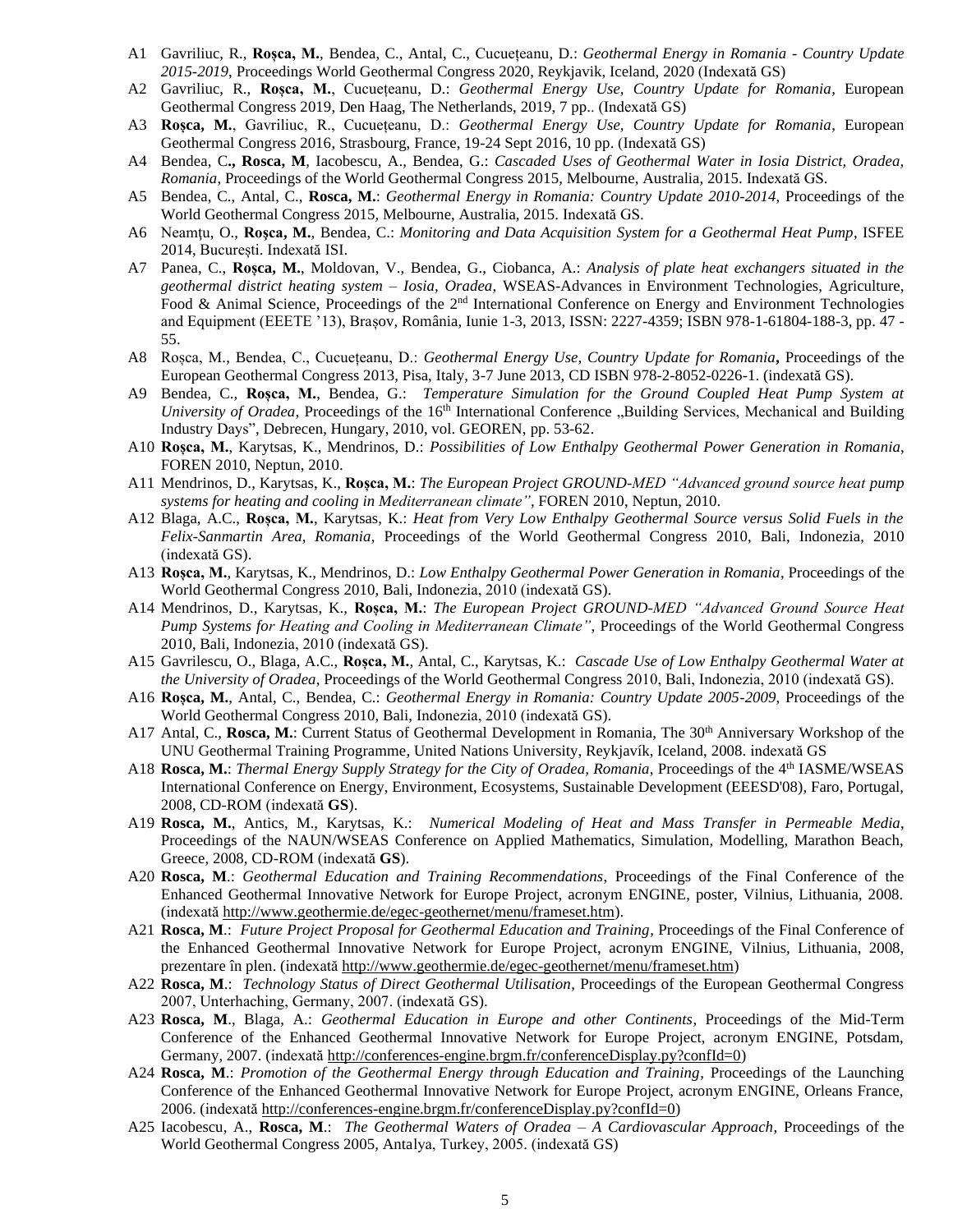- A26 Antics, M., **Rosca, M**.: *The Calimanesti-Caciulata Geothermal Spa, Romania*, Proceedings of the World Geothermal Congress 2005, Antalya, Turkey, 2005. (indexată GS)
- A27 Blaga, C.A., **Rosca, M.**, Karytsas, K., Mendrinos, D.: *Possible Geothermal District Heating in Sanmartin, Romania*, Proceedings of the World Geothermal Congress 2005, Antalya, Turkey, 2005. (indexată GS)
- <span id="page-5-0"></span>A28 **Rosca, M.,** Antics, M., Sferle, M.: *Geothermal Energy in Romania: Country Update 2000-2004*, Proceedings of the World Geothermal Congress 2005, Antalya, Turkey, 2005. (indexată GS)
- A29 **Rosca, M.,** Blaga, C.A., Karytsas, C.: *Possible Geothermal District Heating in Sanmartin, Romania*, Proceedings of the World Energy Systems Conference, Felix Spa, Romania, 2004.
- A30 Antics, M., **Roşca, M.**: *Geothermal Development in Romania*, Proceedings of the European Geothermal Congress 2003, Szeged, Hungary, 2003. (indexată [http://geothermal.stanford.edu/standard\)](http://geothermal.stanford.edu/standard)
- A31 **Roşca, M.,** Antal, C.: *Geothermal Training in Oradea, Romania*, Proceedings of the European Geothermal Conference 2003, Szeged, Hungary, 2003. (indexată [http://geothermal.stanford.edu/standard\)](http://geothermal.stanford.edu/standard)
- <span id="page-5-1"></span>A32 **Roşca, M.,** Fărcaş, D. M.: *Geothermal Health and Tourist Spas in Romania*, Proceedings of the International Geothermal Days Germany 2001 (CD-ROM), Bad Urach, Germany, 2001. (indexată GS)
- A33 **Roşca, M.**: *Heat Transfer in a Low Enthalpy Geothermal Well*, Proceedings of the World Geothermal Congress 2000 (CD-ROM), Beppu&Morioka, Japan, 2000, paper R0302. (indexată **GS**)
- <span id="page-5-2"></span>A34 **Roşca, M**.: *Combined Geothermal and Gas District Heating System*, Proceedings of the World Geothermal Congress 2000 (CD-ROM), Beppu&Morioka, Japan, 2000, paper R0301. (indexată **ISI** Proceedings şi [http://geothermal.stanford.edu/standard\)](http://geothermal.stanford.edu/standard)
- A35 **Roşca, M.**: *Decreasing of Energy Consumption for Space Heating in Existing Residential Buildings*, International Symposium on Heating and Co-generative Systems in Urban Settlements and Industry, Book 1, Ohrid, FYR of Macedonia, 2000, pp. 79-89. Indexat GS
- A36 **Rosca, M.**, Antics, M.: *Simulation of wellbore heat transfer in the geothermal well located at the University of Oradea campus*, Proceedings of the 24<sup>th</sup> Annual Workshop Geothermal Reservoir Engineering, Stanford, CA., USA, 1999, pp. 136-143. (indexată GS)
- A37 **Roşca, M.,** Maghiar, T.: *Heat Pump Assisted Geothermal Heating System for Felix Spa, Romania*, Proceedings of the 21st Stanford Workshop on Geothermal Reservoir Engineering, Stanford, California, S.U.A., 1996, pp. 383-390. (indexată GS)
- A38 **Roşca, M.**, Maghiar, T.: *Cascaded Uses of the Geothermal Water at the University of Oradea, Romania,* World Geothermal Congress 1995 Proceedings, vol. 3, Florence, Italy, 1995, pp. 2273-2276. (indexată <http://geothermal.stanford.edu/standard> si [http://www.osti.gov/energycitations/product.biblio.jsp?osti\\_id=889848&query\\_id=7\)](http://www.osti.gov/energycitations/product.biblio.jsp?osti_id=889848&query_id=7)
- <span id="page-5-3"></span>B) internaţionale recunoscute (cu ISSN sau ISBN) din ţară şi din străinătate
	- B1 **Rosca, M.**: *Legal and Regulatory Framework for Geothermal Exploitation in Romania*, Proceedings of the International Conference on National Development of Geothermal Energy Use, Casta Papiernicka, Slovacia, 2009, paper VII.2, 6 pag.
	- B2 Badea, G. E., **Rosca, M.**: *Aspects Related to Thermal Energy Supply for the City of Oradea, Romania*, Proceedings book of the 7<sup>th</sup> International Conference Study and Control of Corrosion in the Perspective of Sustainable Development of Urban Distribution Grids, Felix Spa, Romania, 2008, pp. 132-135.
	- B3 **Rosca, M.**: *Technology Status of Geothermal District Heating*, Proceedings of the 2008 International World Energy Systems Conference, Iasi, Romania, 2008, CD-ROM.
	- B4 Antics, M., **Roşca, M**.: *Results by a Computer Model of a Low Enthalpy Geothermal Well*, Proceedings of the International Conference "The Earth's Thermal Field and Related Research Methods", Moscow, Russian Federation, 2002.
	- B5 Bendea, C., **Roşca, M.**: *Industrial Uses of Geothermal Energy in Romania*, Proceedings of the 1999 Geothermal Resources Council Annual Meeting, Reno, NE., USA, 1999, pp. 107-109. Indexată Scopus
	- B6 **Roşca, M.**: *Geothermal Development in Romania*, Proceedings of the 20th Anniversary Workshop of the United Nations University Geothermal Training Programme, Reykjavik, Iceland, 1998, pp. 137-145.
	- B7 Antics, M., Cohut, I., **Roşca, M**.: *Development of the geothermal heating facilities of the City of Oradea, Romania*, Proceedings of the International Symposium on Mineral and Thermal Groundwater, Miercurea Ciuc, Romania, 1998, pag. 3-10.
	- B8 Cohut, I., **Roşca, M.,** Antics, M.: *Development of the Geothermal Heating Facilities of the City of Oradea, Romania*, Proceedings of the 9<sup>th</sup> Congress of the Mexican Geothermal Association, Guadalajara, Mexico, 1997, pp. 247-254.
	- B9 **Roşca, M.**: *Cascaded Uses of the Geothermal Water at the "Vasile Goldiş" University, Arad, Romania*, Proceeding of the XXIII Itinerary Petroleum Conference, paper D/12, Tihany, Hungary, 1996, 6 pp.

C) nationale,

- C1 Almăşan, I., **Roşca, M.**, Gavrilescu, O.: *Study on the Carbon Dioxide Cycles for Co-generation from Low and Medium Enthalpy Geothermal Sources*, CIE 2007, Analele Universităţii din Oradea, Fascicola de Energetică, Oradea, Romania, 2007 (CD-ROM).
- C2 **Roşca, M.,** Blaga, C. A., Karytsas, C.: *Optimisation of the CO<sup>2</sup> Cycle for Heat Pumps*, CIE 2006, Analele Universităţii din Oradea, Fascicola de Energetică, Oradea, Romania, 2006 (CD-ROM).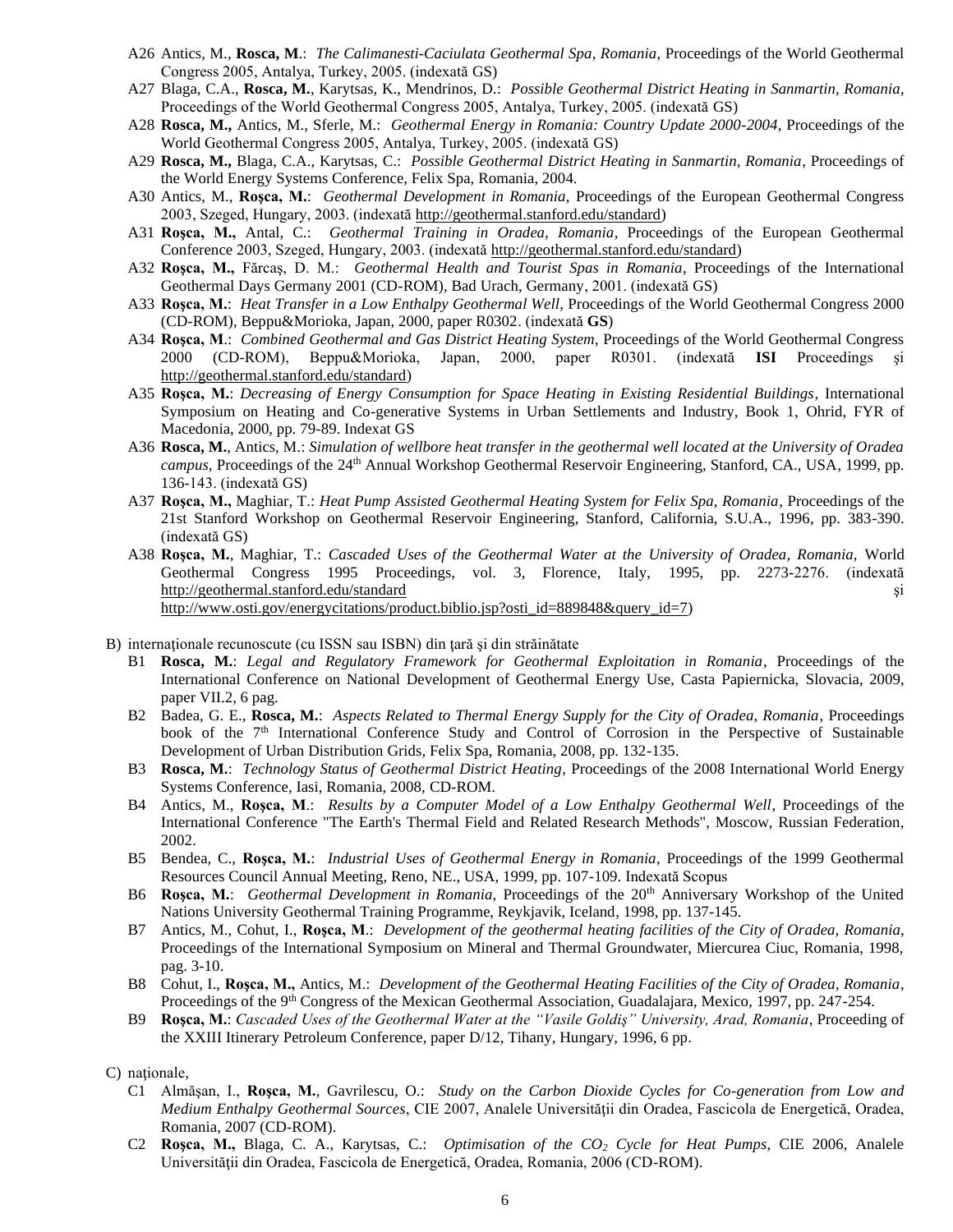- C3 **Roşca, M**. Blaga C: *Impactul ecologic al utilizării resursei geotermale în municipiul Oradea*, CIE 2003, Analele Universităţii din Oradea, Fascicola de Energetică, Oradea 2003, pag. 11- 20.
- C4 **Roşca, M**.: *Integration of the Geothermal Resource into a Large District Heating System*, Analele Universităţii din Oradea, Fascicola de Energetică, nr. 8, vol. 1, Oradea, 2002, pag. 79-88.
- C5 **Roşca, M.,** Antics, M., Cohut, I.: *Poluarea produsă de diferite sisteme de asigurare cu energie termică a municipiului Oradea*, Analele Universităţii din Oradea, Fascicola de Energetică, Oradea, 2001.
- C6 Antics, M., **Roşca, M.,** Cohut, I.: *Soluţii pentru asigurarea cu energie termică a municipiului Oradea*, Analele Universităţii din Oradea, Fascicola de Energetică, Oradea, 2000, pag. 187-194.
- C7 **Roşca, M.**: *Influenţa debitului asupra parametrilor termodinamici ai unei sonde geotermale*, Analele Universităţii din Oradea, Fascicola de Energetică, Oradea, 2000, pag. 178-186.
- C8 **Roşca, M**.: *Modelarea analitică a schimbului de căldură în sondele geotermale*, Analele Universităţii din Oradea, Fascicola de Energetică, Oradea, 1999, pag.
- C9 Roșca, M.: *Modelarea numerică a schimbului de căldură în sondele geotermale*, Analele Universității din Oradea, Fascicola de Energetică, Oradea, 1999, pag.
- C10 **Roşca, M., Antics, M**.: *Proprietăţi fizice şi calorice ale fluidelor geotermale*, Analele Universităţii din Oradea, Fascicola de Energetică, Oradea, 1997, pag. 156-161.
- C11 **Roşca, M**.: *Proprietăţi hidro-termodinamice ale rocilor din zăcămintele geotermale*, Analele Universităţii din Oradea, Fascicola de Energetică, Oradea, 1997, pag. 150-155.
- C12 **Roşca, M**.: *Proprietăţile termodinamice ale sondelor geotermale*, Analele Universităţii din Oradea, Fascicola de Energetică, Oradea, 1997, pag. 144-149.
- C13 **Roşca, M**.: *Dubletul geotermal Ioşia Nord, Oradea*, Analele Universităţii Oradea, vol. I, Fascicola: Energetică, Oradea, 1996, pag. 210-215.
- C14 Bendea, C., **Roşca, M**.: *Studiul transferului de căldură în sonda geotermală de la Universitatea Oradea*, Analele Universităţii Oradea, vol. I, Fascicola: Energetică, Oradea, 1996, pag. 204-210.
- C15 **Roşca, M.,** Cohut, I.: *Termoficarea geotermală a complexului universitar Macea, Arad,* An. Universităţii din Oradea, vol I, Fascicola: Energetică, Oradea, 1996, pag. 216-220.
- C16 **Roşca, M.**, Maghiar, T.: *Geothermal Water Utilisation at the Macea Campus, Arad*, Proceedings of the RSEE, Oradea, 1996, pag. 175-180.
- C17 **Roşca, M**.: *Elemente de calcul termic al bazinelor pentru acvacultură şi piscicultură,* An. Universităţii din Oradea, vol I, Fascicola: Energetică, Oradea, 1995, pag. 221-224.
- C18 **Roşca, M**.: *Elemente de calcul termic pentru sistemele de termoficare geotermale,* An. Universităţii din Oradea, vol I, Fascicola: Energetică, Oradea, 1995, pag. 225-234.
- C19 **Roşca, M**.: *Influenţa parametrilor sondei asupra sistemelor de termoficare geotermale,* An. Universităţii din Oradea, vol. I, Fascicola Energetică, Oradea, 1995, pag. 235-242.
- C20 Maghiar, T., **Roşca, M**.: *Control and Monitoring System for the Geothermal Cascaded Uses System at the University of Oradea, Romania*, Analele Universităţii din Oradea, vol. I, Fascicola Electrotehnică, Secţiunea: E, Oradea, 1995, pag. 94-98.
- C21 **Roşca, M.**, Maghiar, T.: *Geothermal District Heating System at the University of Oradea, Romania,* Analele Universităţii din Oradea, vol. I, Fascicola Electrotehnică, Secţiunea E, Oradea, 1995, pag. 131-136.
- C22 **Roşca, M**.: *Economical Assessment of a Geothermal District Heating System for a Hotel in Felix Spa,* A V-a Conferinţă Naţională de termotehnică, Comunicări ştiinţifice, vol. II, Cluj-Napoca, 1995, pag. 232-237.
- C23 **Roşca, M**.: *Technical Assessment of a Geothermal District Heating System for a Hotel in Felix Spa,* A V-a Conferinţă Naţională de termotehnică, Comunicări ştiinţifice, vol. II, Cluj-Napoca, 1995, pag. 238-246.
- C24 Felea, I., **Roşca, M.**, Popovici, D.: *Aspecte ale colaborării internaţionale în domeniul energetic sub auspiciile EUREKA,* Analele Universităţii din Oradea, Fascicola: Energetică, Oradea, 1994, pag. 157-164.
- C25 **Roşca, M.**: P*roducerea energiei electrice din abur umed geotermal cu separatoare bifazice rotative*, An. Univ. din Oradea, Fascicola: Energetică, 1994, pag. 198-201.
- C26 **Roşca, M**.: P*roducerea energiei electrice din abur umed geotermal cu turbină de abur*, Analele Universităţii din Oradea, Fascicola: Energetică, Oradea, 1994, pag. 192-197.
- C27 **Roşca, M**.: *Metode de producere a energiei electrice din abur uscat geotermal*, Analele Universităţii din Oradea, Fascicola: Energetică, Oradea, 1994, pag. 187-191.
- C28 Maghiar, T., **Roşca, M**.: *Sistem de comandă şi monitorizare automată a punctului termic de la Universitatea din Oradea,* Analele Universităţii din Oradea, Fascicola: Cibernetică, Oradea, 1994, pag. 87-92.
- C29 **Roşca, M**.: *Schimbătoare de căldură cu pat fluidizat,* A IV-a Conferinţă Naţională de termotehnică, vol. II, Secţiunile: Transfer de căldură şi masă, Termogazodinamică, Timişoara, 1994, pag. 159-164.
- C30 Fodor, D., **Roşca, M**.: *Rezultate experimentale privind influenţa adaosului de hidrogen asupra fazelor de ardere la m.a.s.,* A IV-a Conferinţă Naţională de automobile şi tractoare, vol. I, Secţia: Sisteme de propulsie, motoare pentru autovehicule, Braşov, 1993, pag. 241-248.
- C31 Antal, C., Popa, M., Wesselenyi, T., **Roşca, M**.: *Determinarea ciclului optim pentru evoluţia CO<sup>2</sup> în instalaţiile de conversie a energiei apelor geotermale în energie electrică,* Analele Universităţii din Oradea, vol. I, Fascicola: Mecanică, Oradea, 1991, pag. 123-128.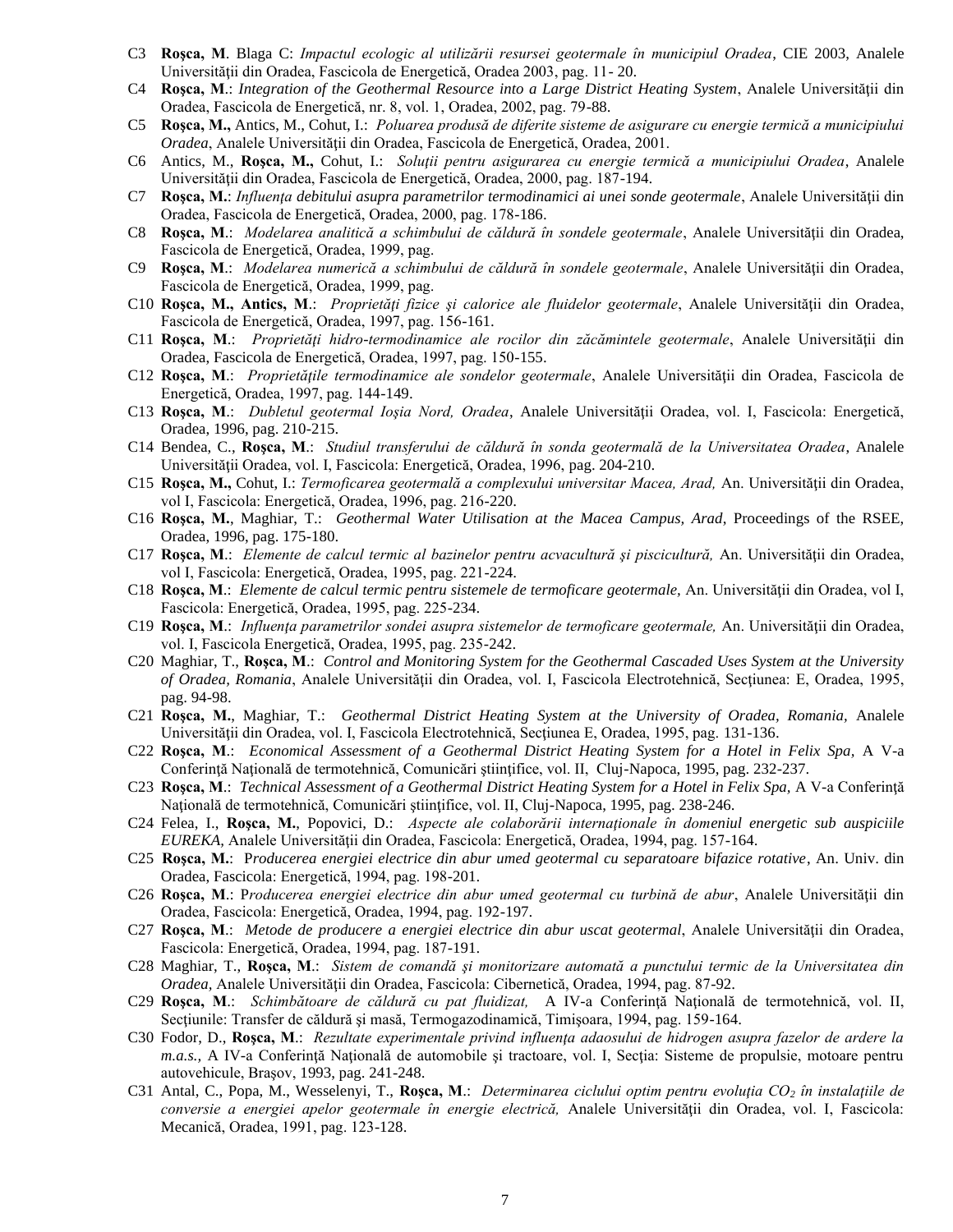- C32 Radu, I. E., **Roşca, M.,** Roman, Şt.: *Ipoteze simplificatoare şi schema logică folosită la studiul regimului termic al magnetronului în funcţionare*, Analele Universităţii din Oradea, vol. I, Fascicola: Electrotehnică şi energetică, Oradea, 1991, pag. 151-158.
- C33 Radu, I. E., Rosca, M.: *Asupra regimului termic al magnetronului în functionare*, Analele Universității din Oradea, vol. I, Fascicola: Electrotehnică şi energetică, Oradea, 1991, pag. 144-150.

## **5. Brevete de invenţie**

1 Maghiar, T., Ungur, P., Roman, Şt., **Roşca, M**.: *Catod cu încălzire directă pentru magnetroane de putere*, nr. brevet OSIM Bucureşti 118500 B, Int. Cl. H 01 J 25/587. (2003)

## **6. Proiecte/contracte/granturi de cercetare-dezvoltare-inovare:**

A) obţinute prin competiţie pe bază de contract/grant internationale

- A1 **Roşca, M.** (membru în echipă): *Pre-Feasibility Study Geothermal District Heating in Oradea, Romania*, nr. 457/UDPI/15.07.2015, 300.000 €.
- A2 **Roşca, M**. (director de proiect): *Geothermal Training for Romanian Professionals by the Geothermal Training Programme of the United Nations University in Iceland (UNU-GTP)*, nr. 456/UDPI/15.07.2015, 250.000 €.
- A3 **Roşca, M**. (membru în echipă, responsabil Zetenyi Zs.): *Geologic Thermal Heating and Electricity with Romanian and Hungarian Interregional Cooperation,* (acronim *Geo-Thermic*), nr. HURO/0901/210/2.2.2, 2011-2012, 85.505 €.
- A4 **Roşca, M**. (coordonator pentru Universitatea din Oradea): *Optimisation process for multiple utilisation of geothermal resources and balneology for environment protection and health tourism* (acronym GeoHealth), finanțat de Guvernul Federal Austriac, contract nr. FFG 822800, 2009-2011, 30.007 €.
- A5 **Roşca, M**. (coordonator pentru Universitatea din Oradea): *Advanced ground source heat pump systems for heating and cooling in Mediterranean climate* (acronym GROUND-MED), nr. TREN/FP7EN/218895/"GROUND-MED", Funding scheme CP, 2008-2013, 338.040 €, finanțat 51,31% de CE.
- A6 **Roşca, M**. (coordonator pentru Universitatea din Oradea): *Creating a Central European Thermal Water Research Cluster* (acronym CLUSTHERM), nr. 204555 FP7-REGIONS-2007-2, Funding scheme CSA, 2008-2010, 6.785 €.
- A7 **Roşca, M**. (coordonator pentru Universitatea din Oradea): *High Solar Fraction Heating and Cooling Systems with Combination of Innovative Components and Methods*, (acronim HIGH-COMBI), finantat pentru Universitatea din Oradea în proporţie de 100% de Comisia Europeană (Contract Nr. TREN/07/FP6EN/S07.68923/038659, 2007-2011  $(38.500 \,\epsilon).$
- A8 **Roşca, M**. (coordonator pentru Universitatea din Oradea): *Efficient Low Temperature Geothermal Binary Power*, (acronym LOW-BIN), FP6 STREP project no. TREN/05/FP6EN/S07.53962/518227, 2006-2009, 200.200 €.
- A9 **Roşca, M**. (coordonator pentru Universitatea din Oradea): *Reaching the Kyoto Targets by Means of a Wide Introduction of Ground Coupled Heat Pumps (GCHP) in the Built Environment*", (acronym GROUND-REACH), FP6 project no. EIE/05/105), 2005-2008, 21.000 €.
- A10 **Roşca, M**. (coordonator pentru Universitatea din Oradea): *Enhanced Geothermal Innovative Network for Europe*, (acronym ENGINE), FP6 CA project no. 019760, SES6, 2005-2008, 19.200 €.
- A11 **Roşca, M**. (coordonator pentru Universitatea din Oradea): *Ground Coupled Heat Pumps of High Technology*, (acronym GROUNDHIT), FP6 STREP project no. TREN/04/FP6EN/S07.31402/503063, 2004-2007, 53.760 €.
- A12 **Roşca, M**. (coordonator pentru Universitatea din Oradea): *Geothermal and Solar Energy Use for Sustainable Ecoagricultural Farms in Rural, Remote and Marginal Areas of Mediterranean Regions*, (acronym ENERMED), FP5 ALTENER project no. AL. 4.1030/Z/00-143/2002, 2002-2003 (6.000 €).
- A13 **Roşca, M**. (coordonator): *European Summer School on Geothermal Energy Applications*, (acronym ESGEA), Call Identifier IHP-CNF-99-1, High Level Scientific Conferences, project identification no. HPCF-2000-00339, Oradea, 2001, 34.840 €.
- A14 **Roşca, M.** (coautor raport final): *Reinjection of Cooled Brines into Sandstone Reservoirs – A Field Application Study for Geothermal Sites in Hungary (acronym REBRISAR)*, THERMIE Type B, project no. STR/1475/98/NL, 1999-2001.
- A15 **Roşca, M.** (consultant ştiinţific): *Combined District Heating Using Geothermal Water and Separated Combustible Gases*, project INCO-COPERNICUS 4062, 1999-2000.
- B) obținute prin competiție pe bază de contract/grant naționale
	- B1 Roşca, M. (participant*): Sistem inovativ de valorificare a energiei din biomasă cu eficiență ridicată - SIVEBER*, cod proiect: SMIS 2014+: 123392, Programul Operațional Competitivitate 2014-2020, Cod apel de proiecte: POC/163/1/3/Stimularea cererii întreprinderilor pentru inovare prin proiecte CDI derulate de întreprinderi individual sau în parteneriat cu institute de CD si universități, în scopul inovării de procese si de produse în sectoarele economice care prezintă potențial de creștere, beneficiari: SC Climarol Prest SRL și Universitatea din Oradea, durata: 2021 – 2023 (28 luni), buget total: 19.306.580,98 lei (din care 1.485.814,41 lei aferent Universității din Oradea), funcție: expert termotehnică.
	- B2 **Roșca, M.** (director): *Sisteme avansate de pompe de căldură pentru încălzire şi răcire în climat mediteranean*, PN II Capacități, Modulul III PC7, nr. 94EU/18.08.2010, 2010 – 2013, 672.784 RON.
	- B3 **Roşca, M.** (participant): *Evaluarea resurselor geotermale şi a potenţialului de utilizare durabilă a energiei geotermale din România*, PN II Parteneriate nr. 21073/14.09.2007, 2007-2010, 800.000 RON.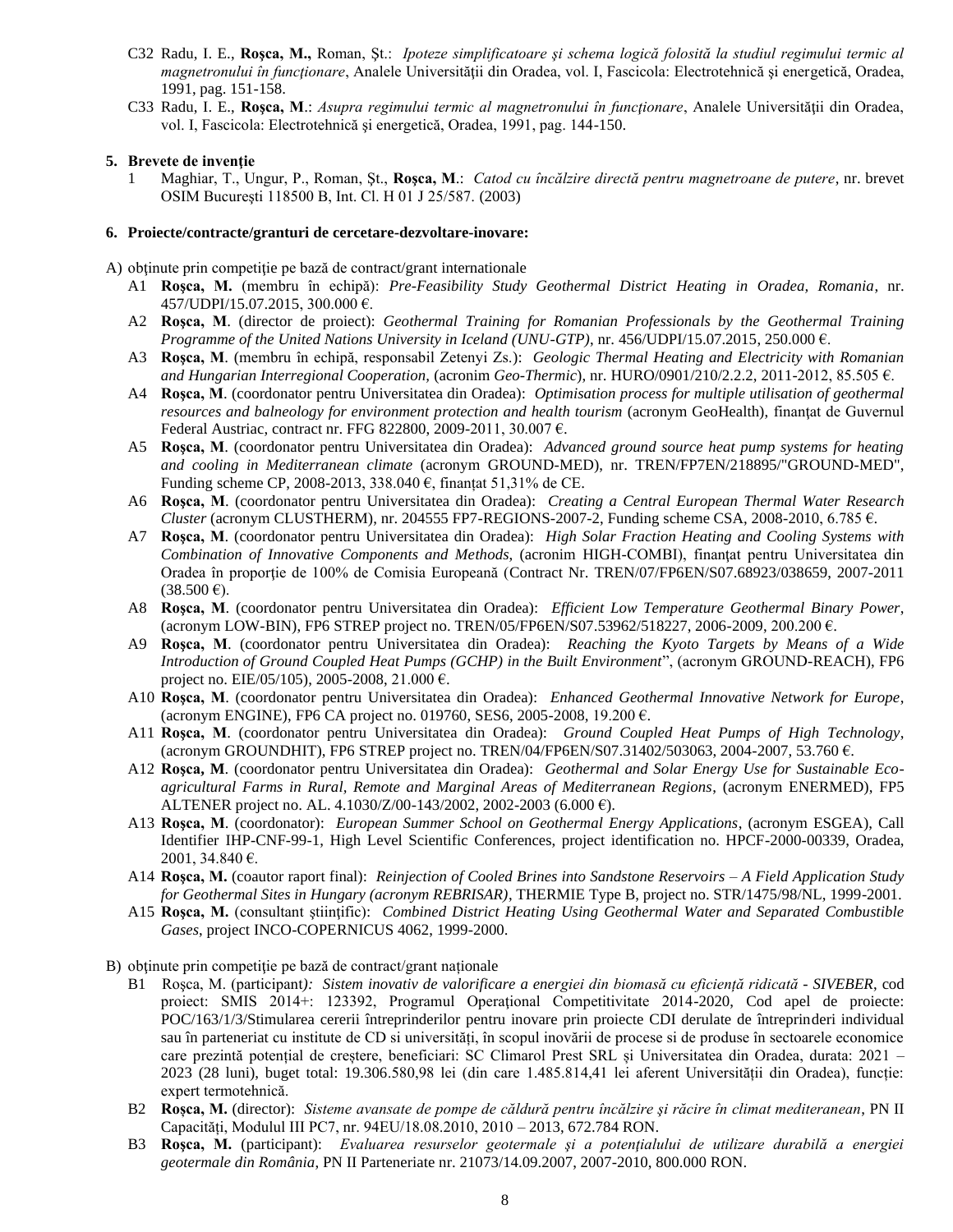- B4 **Roşca, M**. (director): *Îndeplinirea obiectivelor Kyoto prin introduceea pe scară largă pompelor de căldură cu sursă subterană în zonele construite*, Contract CEEX CORINT nr. 95/2006, 2006-2008, 44.226 RON.
- B5 **Roşca, M**. (director): *Centrală electrică eficientă cu sursă geotermală de temperatură joasă*, Contract CEEX CORINT nr. 94/2006, 2006-2009, 702.702 RON.
- B6 **Roşca, M**. (director): *Reţea inovativă de resurse geotermale stimulate pentru Europa*, Contract CEEX CORINT nr. 103/2006, 2006-2008, 44.054 RON.
- B7 **Roşca, M.** (participant): *Utilizarea pompelor de căldură pentru recuperarea căldurii reziduale din apele geotermale şi apele uzate termic*, Contract ANSTI nr. 294 din 23.12.1999, program RELANSIN, 2000-2002.

C) contracte de cercetare cu mediul socio-economic

- C1 **Roşca, M.** (coautor raport final): *Potenţialul geotermal din România*, contract nr. 8460004706/15.10.2007, beneficiar PETROM, 2007-2008, 65.000  $\epsilon$  + TVA.
- C2 Cohut, I., **Roşca, M.**, Antics, M.: *Captarea şi exploatarea gazelor separate din apa geotermală la sonda Cighid*, Studiu şi proiect tehnologic, Arhiva TRANSGEX S.A., 2002.
- C3 Cohut, I., **Roşca, M.**, Antics, M.: *Studiu de prefezabilitate – Dubletul geotermal Ioşia Nord*, Arhiva TRANSGEX S.A., 2001.
- C4 **Roşca, M**. (consultant ştiinţific): *Accompanying documents and application forms for assistance under the ISPA financial instrument – Environment for the Oradea Energy Project*, Arhiva Moellendorf und Ostconsult GBR, Fustenfeldbruck, Germania, 2000.
- C5 **Roşca, M.***, Cohut, I.: Environmental Impact Assessment for the Oradea Energy Project*, Arhiva Gelsenwasser A.G., Gelsenkirchen, Germania, 2000.
- C6 **Roşca, M**. (consultant ştiinţific): *Pre-feasibility Study on the Oradea Energy System*, Arhiva Gelsenwasser A.G., Gelsenkirchen, Germania, 1999
- C7 **Roşca, M.**, Antics, M., Cohut, I.: *Strategia energetică a municipiului Oradea*, Arhiva Primăriei Oradea, Oradea, 1998, 48 pag.*Oradea*, Studiu de prefezabilitate, Arhiva Primăriei Oradea, Oradea, 1996, 118 pag.
- C8 **Roşca, M.,** Antics, M., Cohut, I.: T*ermoficarea geotermală a campusului universitar Macea*, Studiu de prefezabilitate, Arhiva Universităţii "V. Goldiş" Arad, 1997, 89 pag.
- C9 **Roşca, M.,** Antics, M., Cohut, I.: *Dezvoltarea unor reţele de termoficare geotermală în Oradea*, Studiu de prefezabilitate, Arhiva Primăriei Oradea, Oradea, 1996, 118 pag
- C10 Antics, M., Cohut, I., **Roşca, M.**: *Studiu geologic de sinteză, perimetrul geotermal Triasic Oradea, cu calculul rezervelor de căldură pentru data de 1 ianuarie 1996*, Arhiva TRANSGEX S.A.
- D) alte lucrări de cercetare-dezvoltare, după caz.

#### **7. Alte realizări**

- A) Creatii artistice prezentate la manifestări recunoscute, precum și, după caz, alte lucrări similare,
- B) Lucrări prezentate la diferite seminarii/expoziţii şi nepublicate, etc.
	- B1 **Rosca, M**., Bendea, C., Bendea, G.: *Geothermal Resources in Romania and the RONDINE Predefined Project*, Conferința de finalizare a Programului de finanțare RO06 Energie Regenerabilă, Bucharest, Romania, 2017.
	- B2 **Rosca, M**.: *Geothermal Resources in Romania and the RONDINE Predefined Project*, Micro hydropower and geothermal energy in Romania during "ExpoEnergiE 2016 International Fair of Renewable Energy, Conventional Energy, Equipment and Technologies for the Oil and Gas Industry" , Bucharest, Romania, 2016.
	- B3 **Rosca, M**., Bendea, C.: *Ground-Med Demonstration Site 3 at University of Oradea*, Poster presentation at the Final Conference of Ground-Med European project, Pisa, Italy, June 2013.
	- B4 **Roșca, M. (invited speaker)**: *Geothermal Energy and the University of Oradea, Romania*, Geo-Thermic Final Conference, Gyula, Ungaria, 2011.
	- B5 **Roșca, M. (invited speaker)**: *Geothermal Resources of Romania*, GEOELEC Workshop, Athens, Greece, 20.12.2011 [\(http://www.geoelec.eu/?page\\_id=425\)](http://www.geoelec.eu/?page_id=425)
	- B6 **Roșca, M.** (invited speaker): *Tehnologii utilizate în exploatarea energiei geotermale în România*, Simpozion "Energia geotermală în Romania" București, 22.11.2011 [\(http://www.econet-romania.com/en/event/71/symposium-geothermal](http://www.econet-romania.com/en/event/71/symposium-geothermal-energy-in-romania.html)[energy-in-romania.html\)](http://www.econet-romania.com/en/event/71/symposium-geothermal-energy-in-romania.html)
	- B7 **Roșca, M.** (invited speaker): *Geothermal Energy in Romania*, International Trade Fair Energy 2011, 4-8 April 2011, Hannover, Germania
	- B8 **Roșca, M.** (invited lecturer): *Resursele de energie geotermală ale României*, Curs GEOTRAINET pentru proiectanți și instalatori foraje în sisteme de încălzire / răcire cu pompe de căldură geotermale, București, 4-5 octombrie 2010 [\(http://www.geotrainet.eu/moodle/course/view.php?id=24\).](http://www.geotrainet.eu/moodle/course/view.php?id=24))
	- B9 **Roșca, M.,** Antal, C., Bendea, C., Karytsas, C., Mendrinos, D.: *Geothermal Energy in Romania*, Forumul Regional al Energiei FOREN 2010, Neptun, 13-17 iunie 2010.
	- B10 **Roşca, M**. (invited speaker): *Thermal Water Utilisation in Romania, NW Region*, CLUSTHERM Final Conference, Debrețin, Ungaria, 2010 [\(http://www.clustherm.eu/upload/file/clustherm\\_conference\\_program20100416\\_en.pdf\)](http://www.clustherm.eu/upload/file/clustherm_conference_program20100416_en.pdf).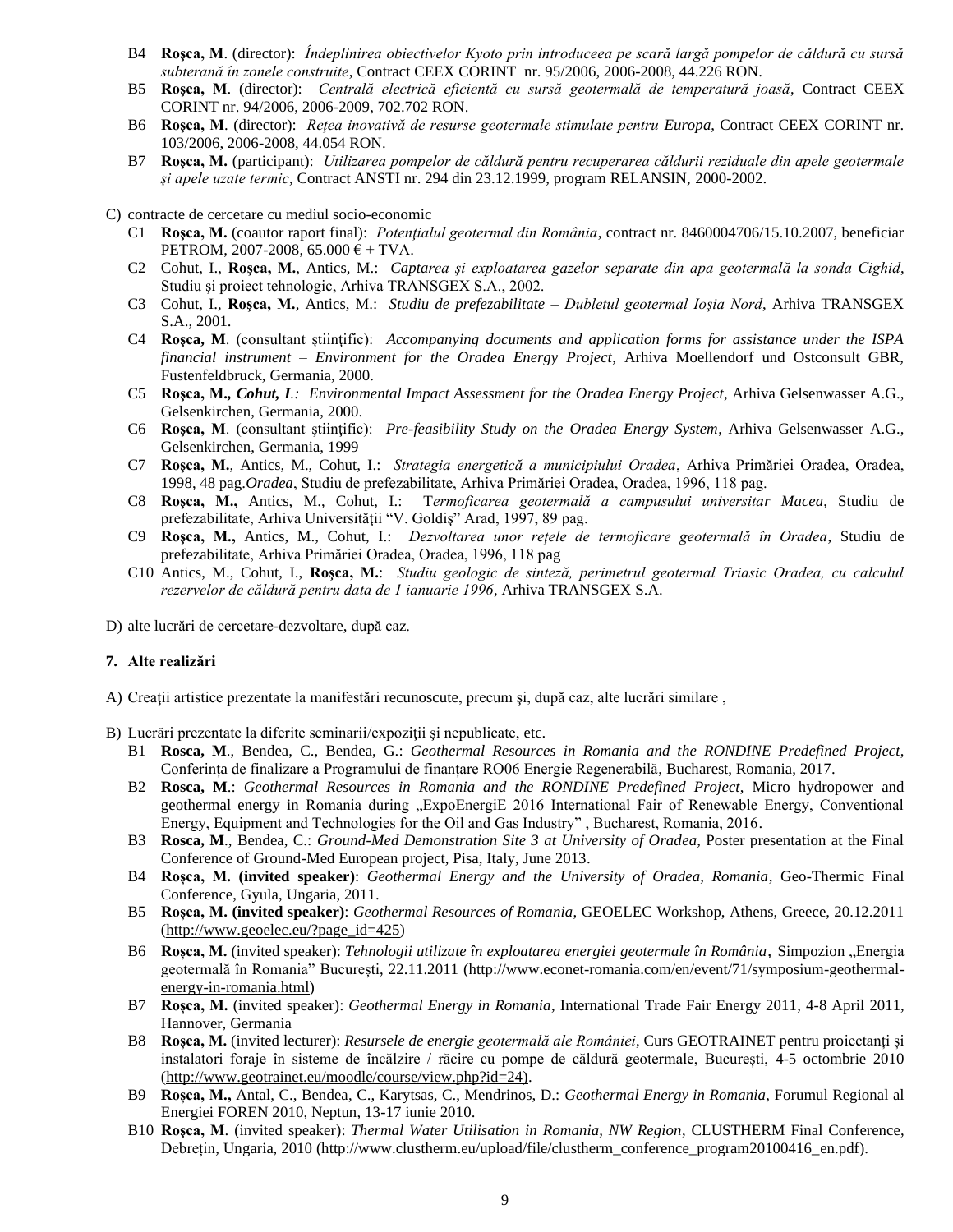- B11 **Roşca, M**. (invited speaker): *Resursele geotermale ale româniei şi posibilităţi de utilizare*, CNR CME seminar Monitorizarea resurselor energetice, Bucureşti, 2009.
- B12 Bendea, C., **Roşca, M**., Guertler, R.: *Ground Source Heat Pump at University of Oradea Campu*s, lucrare comunicată la Prima Conferință Internațională pentru eficiență energetică în construcții și renovări în România și Europa de Sud-Est, martie 2009, Arad.
- B13 Roşca, M. (invited speaker): *Geothermal Development Opportunities in Romania,* Romania Iceland Business Forum 20 Sep. 2007, Bucharest, Romania.
- B14 Roşca, M. (invited speaker): Technological Status of Direct Geothermal, European Geothermal Conference 2007, Unterhaching, Germany, 2007.
- B15 Roşca, M. (invited speaker): Geothermal Energy Use in Romania, International Trade Fair and Congress for Renewable Energy and Energy Efficiency Construction and Renovation, Budapest, Hungary, 2007.
- B16 Roşca, M.: Ground Source Heat Pumps Applications in Romania, GROUND-HIT meeting, Setubal, Portugal, 2007.
- B17 Roşca, M. (invited speaker): Geothermal Possibilities in the Carpathian Basin Area of Romania past, present and future, 3rd Geothermal Conference, Kistelek, Hungary, 2007.
- B18 Roşca, M. (invited speaker): Romanian experience in geothermal energy utilization, Forum on Geothermal Energy, Vrnjcki Spa, Serbia, 2005.
- B19 Roşca, M. (invited speaker): Energy and Therapy Uses of Geothermal Resources in Romania, Thermal- Innovation International Conference, Debrecen, Hungary, 2005.

### **8. Recunoasterea prestigiului ştiinţific**

- A) Conducere de doctorat
- B) Referent în comisii de doctorat internaționale în ultimii 5 ani
- C) Membru in colective de redactie ale unor reviste știintifice recunoscute
	- C1 Journal of Sustainable Energy, ISSN 2067-5534 (cotată **CNCSIS B**+)
- D) Referent atestat al unor reviste ştiinţifice cotate ISI sau indexate în BDI
	- D1 Geothermics, cotată **ISI**:
		- 2008:
			- U. Serpen, N. Aksoy, T. Öngür, and E. D. Korkmaz: *2008 Status of Geothermal Energy in Turkey*;
			- Kun Sang Lee: *Numerical Simulation on the Continuous Operation of Aquifer Thermal Energy Storage System under Regional Groundwater Flow*.

2009:

- Yujin Nam, Ryozo Ooka, Yoshiro Shiba: *Development of Hybrid Heat Pump System Using Multi Sources of Groundwater and Air* (recenzie iniţială);
- Yujin Nam, Ryozo Ooka, Yoshiro Shiba: *Development of Hybrid Heat Pump System Using Multi Sources of Groundwater and Air* (recenzie finală).

2010:

- Hoseyn Sayyaadi, Mostafa Nejatolahi: *Development Thermodynamic and Thermoeconomic Optimization of a Cooling Tower Assisted Ground Source* (recenzie iniţială);
- Hikari Fujiia, Keita Nishia, Yoshihito Komaniwaa, Naokatsu Chou: *Numerical modeling of Slinky-coil horizontal ground heat exchanger* (recenzie iniţială).

2011:

• Penghui Gao, Guoqing Zhou: *Analysis of an Evaporation–condensation Desalination System in Vacuum Driven by Geothermal Energy* (recenzie iniţială).

2012:

• Nai-Wen Lianga, Hung-Pin Chob, Chih-Chung Changc, Sih-Li. Chen: *A simplified method for predicting the thermal properties of U-shaped borehole heat-exchangers* (recenzie finală).

2015:

- Xiaoyu Lu, Kenichi Soga and Xiaohui Cheng: *A Simple Engineering Analysis Method to Evaluate the Geothermal Potential from a Hot Water Aquifer* (recenzie iniţială).
- D2 Journal of Cleaner Production, cotată **ISI**:

2013:

- G. Xydis, E. A. Nanaki, C. J. Koroneos: Low-enthalpy geothermal resources for electricity production (recenzie finală).
- D3 Energy, cotată **ISI**: 2014: